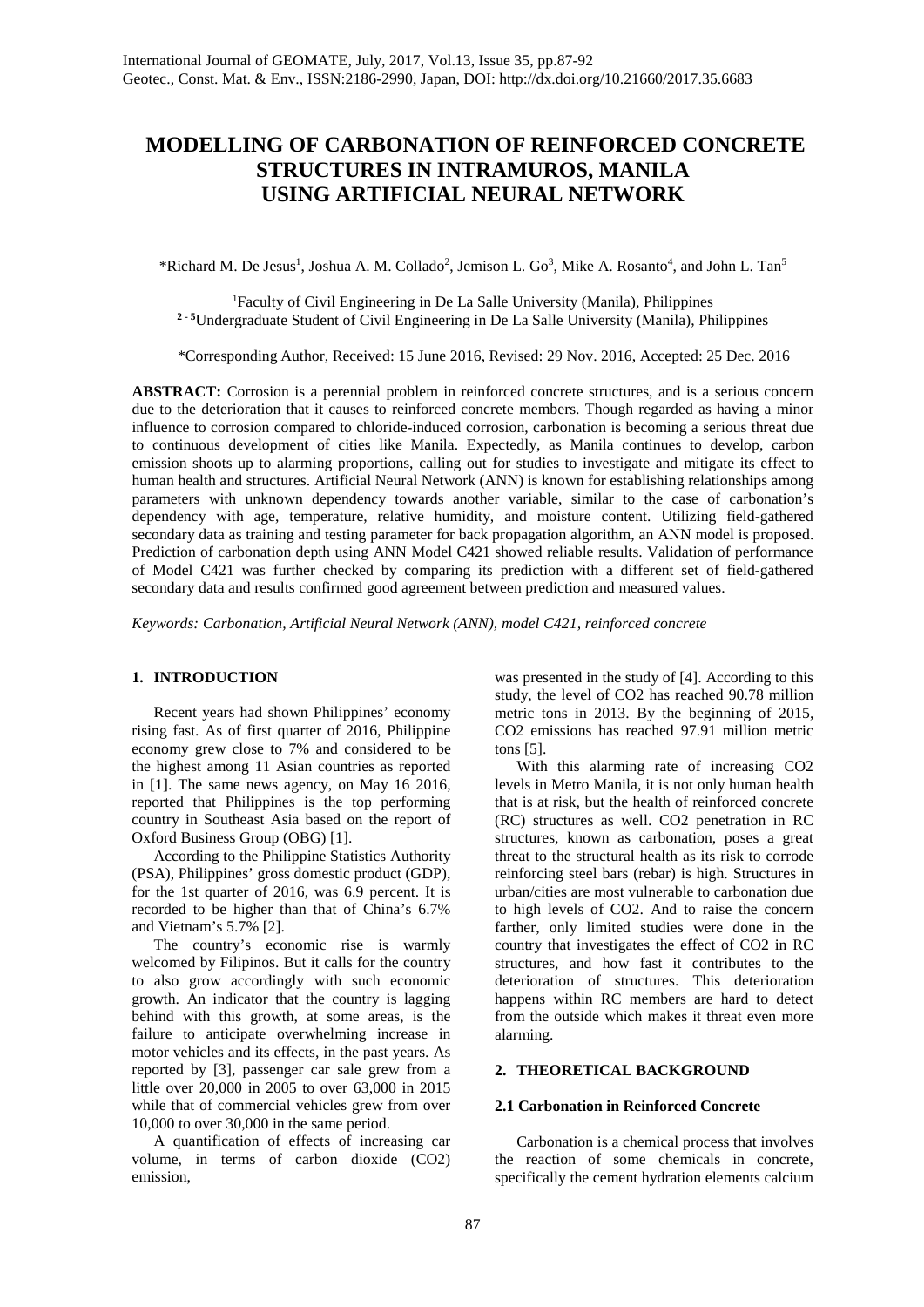hydroxide (Ca(OH)2), and calcium-silicatehydrates (C-S-H), with CO2 from the atmosphere that penetrates into concrete. The chemical reaction produces calcium carbonate (CaCO3) which can potentially lower the passivity of steel bars, hence, contributing to corrosion. This chemical process can be represented by the following chemical equation:

$$
CO2 + Ca(OH)2 \rightarrow CaCO3 + H2O
$$
 (1)

The study of [6] stated that carbonation involves the dissolution of CO2 with water in the pores of concrete, before reacting with Ca(OH)2, to form carbonic acid (CaCO3). A quantification of how much of CO2 that penetrates into concrete is attributed to carbonation is explained by [7]. It claimed that only half (50%) of CO2 reacts with Ca(OH)2. The other half reacts with C-S-H.

The rate of how fast carbonation progresses in concrete is not constant [8]-[9]. This is attributed to continuous hydration of cement particles in concrete and with continuous reaction of CO2 with Ca(OH)2. With less Ca(OH)2 available, less reaction with CO2 occurs. The continuous hydration also densifies the microstructure of concrete which lowers the carbonation diffusion rate further.

Several factors were identified to influence carbonation. Major factors were water to cement ratio, degree of hydration, CO2 concentration of the surrounding air, moisture content, temperature, alkali content, and presence of damaged zones and cracks [10].

This study, however, will only consider age, temperature, relative humidity, and moisture content in modelling carbonation through artificial neural network (ANN) due to availability of data.

Obviously, age is of primary importance in terms of influence to carbonation. With lengthy exposure to CO2, and extended duration of diffusion of CO2 in concrete, carbonation depth increases. It is assumed in this study that Fick's law of diffusion which relates carbonation depth with the product of carbonation coefficient and square root of time, is valid.

As temperature increases, the diffusivity of gaseous CO2 increases [8]. The diffusivity is seen as the rate of CO2 to react and fully blend with cement hydrating elements. The study further added that the rise in diffusivity can be attributed to increased molecular activity. According to [11], the rise in temperature translates to higher solubility of chemical compounds. This is seen as a process that potentially facilitates the carbonation process faster.

Relative humidity is seen to contribute to carbonation in an opposite manner compared to that of temperature. Higher relative humidity lowers the rate of carbonation according to [8]-[9] due to presence of high moisture in concrete pores. Since diffusivity of CO2 is lower in water than in air, it is anticipated that CO2 diffusion in concrete pores lowers with increasing humidity. Moreover, [8]-[9] claimed that thin layer of water covering the pores tend to block the intrusion of CO2.

## **2.2 Artificial Neural Network**

Artificial Neural Network (ANN) is an effective tool for prediction of behavior or phenomenon. Unlike other tools, it requires no assumption as to how independent variables are affected by a single or multiple independent variables. The only basic requirement it requires is sufficient amount of data. ANN can be seen as a black box where input data are being fed to produce an output data [12]. ANN is efficient and effective in modelling systems influenced by multiple variables with unestablished interrelationships especially with incomplete data [12]. Reference [13] described ANN as made up of large number of highly interconnected processing elements called neurons which work in unison to solve a problem.

Before ANN can establish multi-variable interrelationships and come up with a prediction, it needs to learn the system first which can be achieved by feeding input data with set initial conditions. Reference [12] added that ANN requires no functional relationship among variables since the process is data driven implying that it can adopt to the training data and captures the relationship between the input and output variables.

## **3. NEURAL NETWORK MODELLING, DATA, AND RESULTS**

## **3.1 Data and its preparation for ANN modelling**

A secondary data, based from [14] was utilized for this study for the training of the neural network model. The validation of model was conducted using another secondary data based on the study of [4]. Both studies conducted carbonation test to structures within the same vicinity – Intramuros, Manila.

Normalization of data was performed for these two secondary data. Normalization is to address the wide gap in terms of magnitude between fieldmeasured carbonation data and that of the input variables. The process was done by simply getting the quotient between the data and the maximum value for that particular parameter. This process was implemented to all parameters – age, temperature, relative humidity, moisture content, and carbonation depth. After normalization, all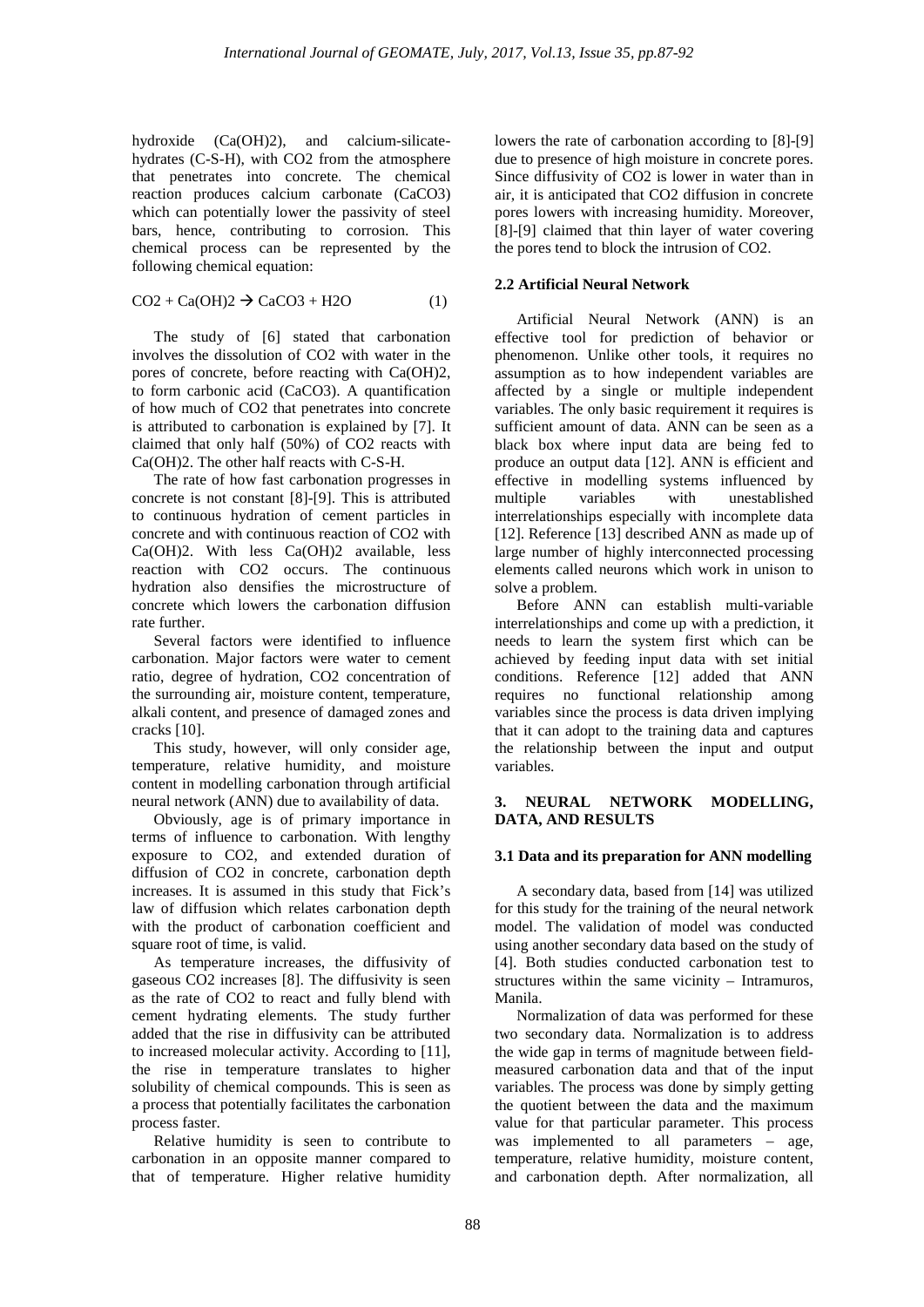data range from 0 to 1.

#### **3.2 Choosing the ANN architecture**

A sample ANN architecture is shown in Figure 1. The first 2 brown circles (a.k.a. neurons) are the inputs and could vary from 1 to N depending on the number of variables considered to influence an output (represented by red circle). The two blue circle in between represents the neurons in the hidden layer.

The arrows connecting the neurons have corresponding weights which change as ANN "learns" the relationship between input and output. This sample ANN architecture represents a feedforward back propagation network which was adopted in this study.



Figure 1. A sample neural network

The neural network architecture adopted in this study considered 4 inputs – age, temperature, relative humidity, and moisture content; while output was set at 1 – carbonation depth. One hidden layer was also considered in this study as more hidden layers tend to make the training and learning with ANN more difficult and complex. The number of neurons in the hidden layer, however, was varied from 1 to 10 based on the recommendation of [15]. Choosing the number of neurons, for the final ANN model, in the hidden layer was based on the following criteria: (1) the training R (Pearson's coefficient) must be 0.80 or higher; (2) the testing R must be 0.90 or higher; and (3) error must be lower than 5% (or 0.05);

Tansig (or log sigmoid) transfer (or activation) function was adopted in the study with Levenberg-Marquadt (LM) as the training algorithm. The rest of the training parameters used were the default values in MATLAB – the software used to execute ANN process.

Comparison of these 3 criteria for 6 considered ANN architecture was summarized in Table 1. Six ANN architectures, of varying number of neurons in the hidden layer ( $n = 1, 2, 3, 4, 5, \& 10$ ), were compared based on the above criteria. Based on all 3 criteria, all architectures met the requirements. Ranking of ANN architectures based on the 3 criteria showed that Model C421 was always in the

top three (3). Thus, it was decided that Model C421 will represent the modelling of the carbonation depth using ANN.

Prediction of carbonation depth against measured values is shown on Fig. 2 to 7. These show slight deviation between prediction and measured values showing that ANN closely established the relationship between carbonation depth and the carbonation parameters (age, temperature, relative humidity, and moisture content).

Table 1. Comparison of six ANN architecture

| <b>ANN</b>       | error | training R | testing R |
|------------------|-------|------------|-----------|
| Model            |       |            |           |
| C <sub>411</sub> | 0.034 | 0.811      | 0.967     |
| $C_{421}$        | 0.011 | 0.942      | 0.969     |
| C431             | 0.010 | 0.949      | 0.922     |
| C441             | 0.015 | 0.912      | 0.975     |
| C <sub>451</sub> | 0.014 | 0.923      | 0.989     |
| C4101            | 0.016 | 0.931      | 0.959     |





Figure 2. C411 prediction v. actual



Figure. 3 C421 prediction v. actual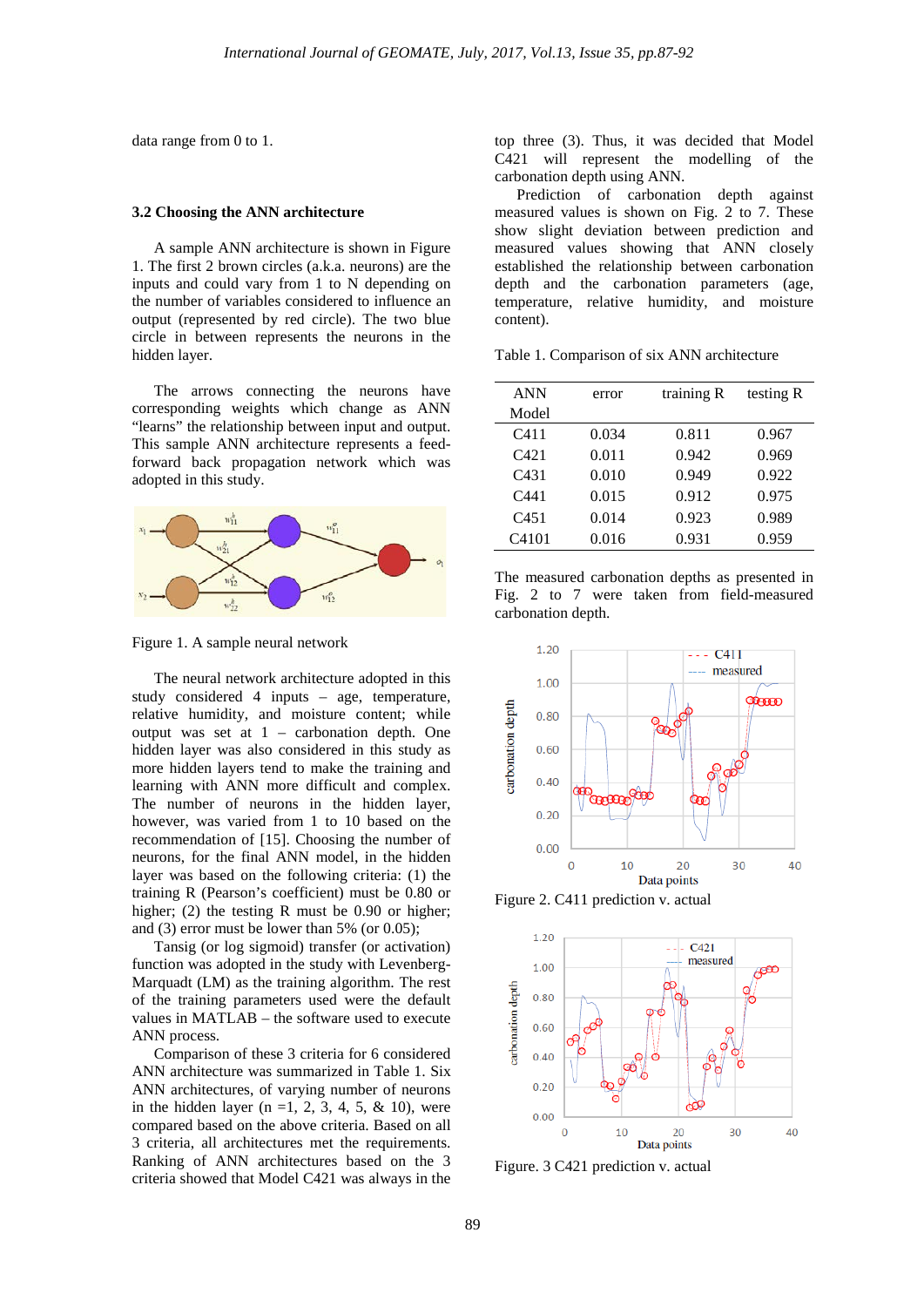Comparison between measured carbonation depths and the prediction of Model C421, as shown in Fig. 3 showed minimal variation. ANN model C421 is considered to have learned the carbonation behavior via Artificial Neural Network (ANN). How carbonation depth varies with age, temperature,

relative humidity, and moisture content is closely predicted by C421 model.



Figure 4. C431 prediction v. actual



Since all models showed close values to measured ones, choosing C421 on the basis of testing R criteria is supported.

Table 2. Initial Biases for C421 Model

| Input to hidden | Hidden to ouput |
|-----------------|-----------------|
| $-0.003$        | 0.395           |
| $-3.012$        |                 |

Table 3. Initial Weights for C421 Validation

|         | nodes Age Temp R.H. m.c. Depth |                               |      |
|---------|--------------------------------|-------------------------------|------|
| 06.     |                                | $0.72$ $0.078$ $-1.07$ $3.30$ |      |
| $-()$ 2 |                                | $-8.97$ $-1.61$ 5.00          | 3.25 |

Note: nodes refer to hidden nodes, R.H is relative

humidity, m.c. is moisture content, and depth is the carbonation depth



Figure 6. C451 prediction v. actual



Figure 7. C4101 prediction v. actual

#### **3.3 Validation of ANN Model (Model C421)**

To further evaluate the performance of model C421, it is tested against the carbonation data gathered from the study of [4]. Raw data from this study were also normalized, similar to the process adopted for [14]. ANN model C421 were adopted and its optimized weights (shown in Table 3) were set as the initial weights for training the network using MATLAB. Its biases, shown in Table 2, were also adopted.

During validation, C421's training R is 0.9831 while its testing R is 1.0. The results of validation can be seen in Fig. 8. This result confirmed that Model C421 approximates the carbonation prediction with high reliability.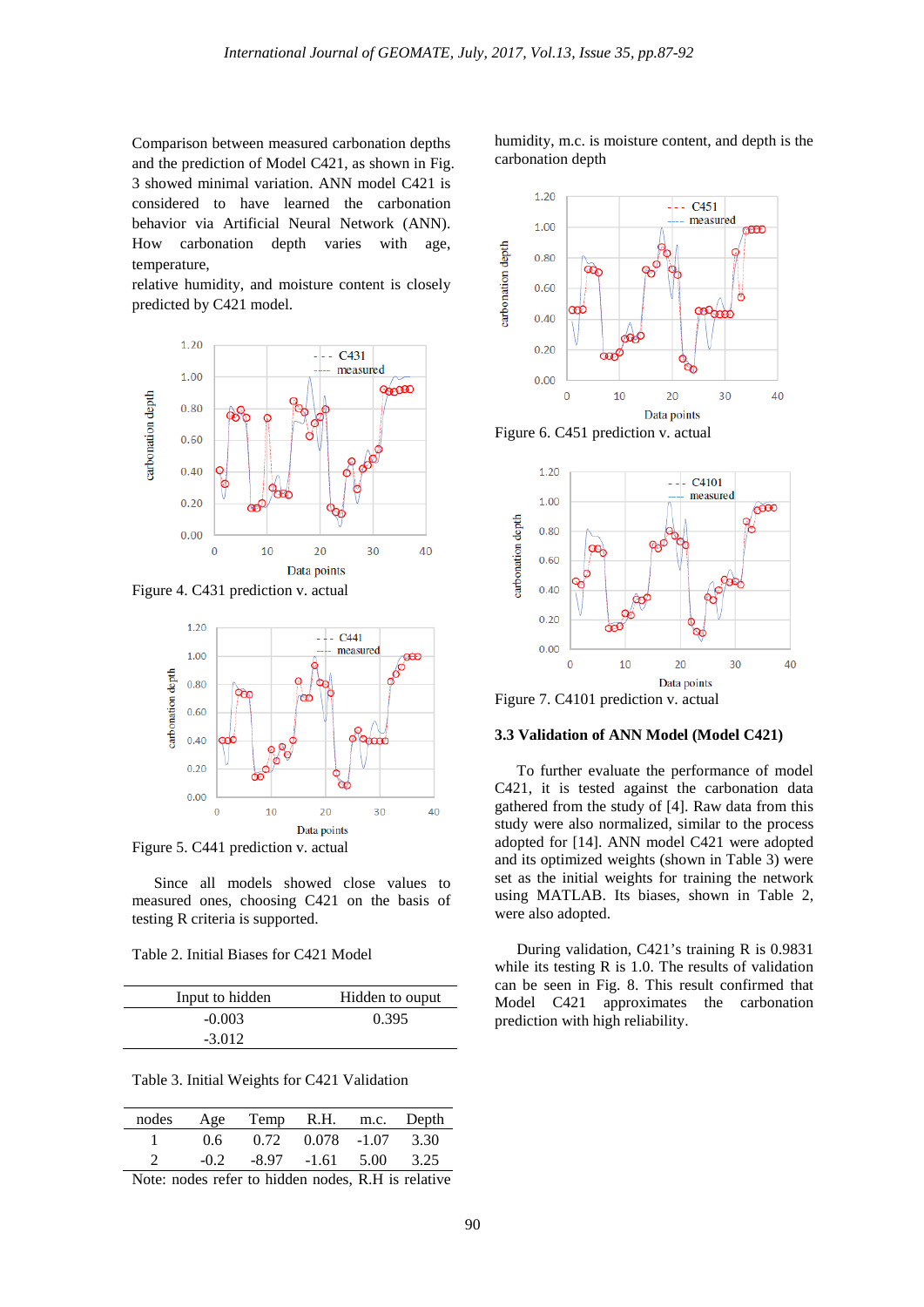

Figure 8. C421 validation

#### **CONCLUSION**

The country's remarkable economic growth has been applauded locally and internationally. But some of the environmental effects of a rising economy are treated with less attention. Among these is the alarming increase in CO2 levels in the environment and the potential hazard it poses to reinforced concrete structures due to carbonation.

There are few studies conducted locally to investigate, and analyze the effect of CO2 intrusion in RC structures. This study was among the initial steps to understand the carbonation phenomenon. Here, CO2 intrusion in concrete, through carbonation depth, is related to age, temperature, relative humidity, and moisture content using feed-forward backpropagation artificial neural network.

ANN model C421 were trained using a secondary data and found close prediction values with measured carbonation depth. This was further validated by comparing the prediction values with measured values from another secondary data. Results showed that model C421 were able to validate the reliability and accuracy of the model as depicted by close values between prediction and measured carbonation depths.

### **ACKNOWLEDGEMENTS**

We thank Engr. Ronaldo S. Gallardo, and his former student thesis advisees, for allowing the use of data from their study in the development (& training) of the ANN model in this paper.

#### **REFERENCES**

[1] Jiao, C. (2016, May 16). PH is best economy in Southeast Asia – Oxford Business Group. *CNN Philippines.* Retrieved on June 11, 2016 from

http://cnnphilippines.com/business/2016/05/13 / oxford-business-group-economy-philippinessoutheast-asia.html

- [2] Remitio, R. (2016, May 19). PH is fastestgrowing economy in Asia, expands by 6.9% in Q1. *CNN Philippines.* Retrieved on June 11, 2016 from http://cnnphilippines.com/news**/** 2016/05/19/philippines-fastest-growingeconomy-asia-gdp-q1.html
- [3] Punongbayan, J. C., & Mandrilla, K. (2015, August 15). Carmaggeddon: Why are there so many cars in Metro Manila?. *Rappler.*  Retrieved on June 11, 2016 from http://www.rappler.com/ views/imho/102701 carmageddon-metro-manila
- [4] Collado, J., Go, J.L., Rosanto, M.A., Tan, J.L., and De Jesus, R.M. (2015). Employing Artificial Neural Network in Assessing Various Factors Affecting Carbonation in old structures. *Thesis.* De La Salle University, Manila.
- [5] Philippine Carbon Dioxide Emissions. (2013). Retrieved on June 11, 2016 from https:// ycharts.com/indicators/philippines\_carbon\_di oxide\_emissions.
- [6] Burkan Isgor, O., and Razanqapur, A. G. (2004). Finite element modeling of couple heat transfer, moisture transport and carbonation processes in concrete structures. Cement and Concrete Composites, 26(1), 57- 73.
- [7] Park, D. C. (2008). Carbonation of concrete in relation to CO2 permeability and degradation of coatings. Construction and Building Materials, 22(11), 2260-2268.
- [8] Talukdar, S., Banthia, N., & Grace, J. R. (2012). Carbonation in concrete infrastructure in the context of global climate change – Part 1: Experimental results and model development. Cement and Concrete Composites, 34(8), 924-930.
- [9] Yoon, I. S., Copuroglu, O., & Park, K. B. (2007). Effect of global climatic change on carbonation progress of concrete. Atmospheric Environment, 41(34), 7274-728.
- [10]Houst, Y. F. & Wittman, F. H. (2002). Depth profiles of carbonates formed during natural carbonation. Cement and Concrete Research, 32 (12), 1923-1930.
- [11]Kolio, A., Pakkala, T. A., Lahdensivu, J., & Kiviste, M. (2014). Durability demands related to carbonation induced corrosion for Finnish concrete buildings in changing climate. Engineering Structures, 62-63, 42-52.
- [12]Oreta, A. W. C. (2004). Simulating size effect on shear strength of RC beams without stirrups using neural networks. Engineering Structures, 26(5), 681-691.
- [13]Lu, C., & Liu, R. (2009). Predicting carbonation depth of prestressed concrete under different stress states using artificial